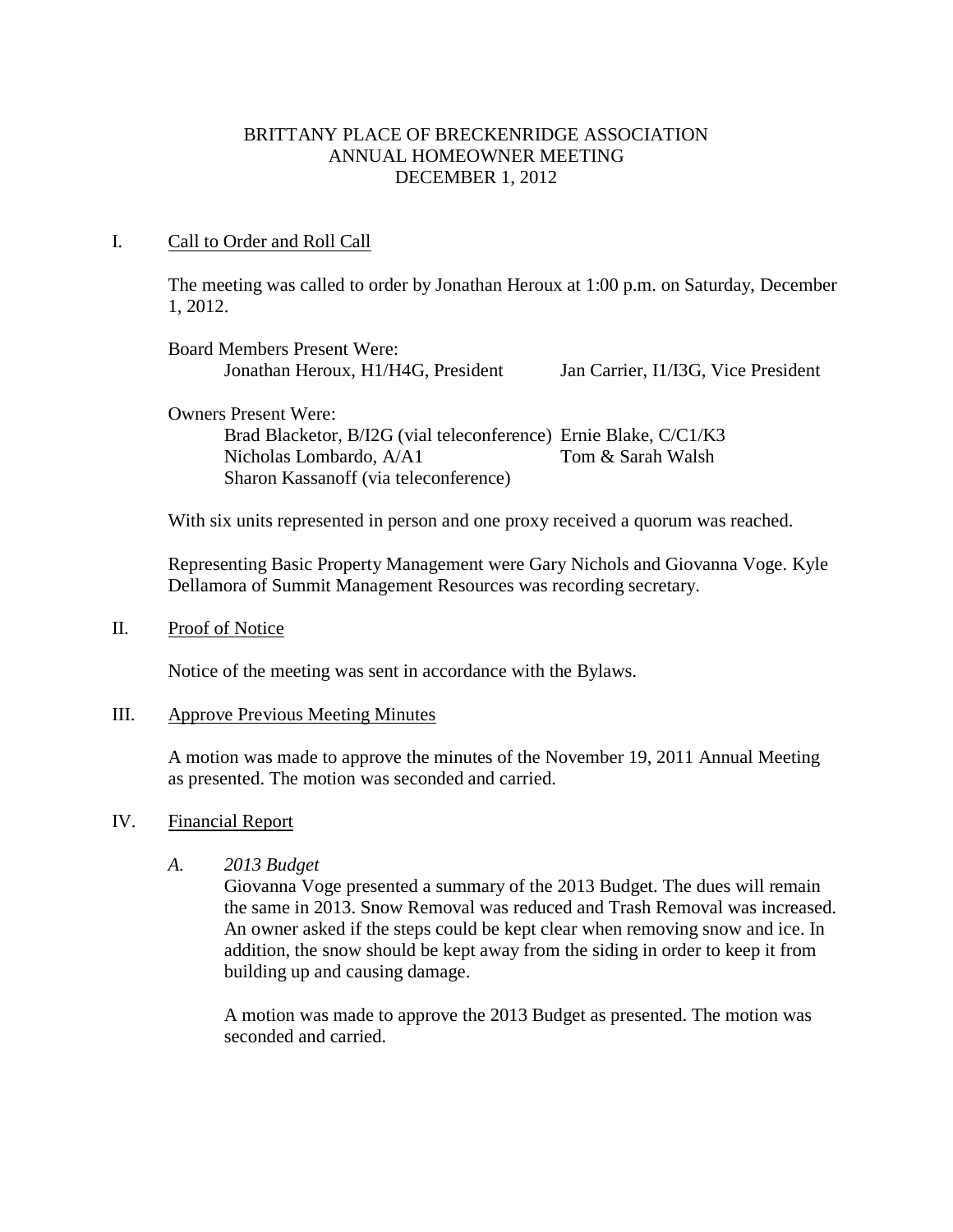#### V. Old Business

# *A. Landscaping Update*

Gary Nicholds provided an update on the status of the landscaping.

### *B. Owner Directory*

Gary Nicholds has all of the information will move forward with completing the Owner Director. There has been a request to include the contact information for local contractors and utility service providers in the directory.

### VI. New Business

### *A. Policies and Procedures*

Per new CCIOA legislation there are nine Policies and Procedures that all Associations are required to have. One of the original required Policies regarding inspection and copying of Association records has been redefined. As of January 1, 2013, the management company will retain copies of all email decisions made by the Board. These email decisions will have to be validated at the subsequent Board Meeting. A generic set of Policies and Procedures was presented for Board approval. Jonathon Heroux felt they were logical and straightforward and recommended adopting them after the owners have had a chance to review them.

### *B. Asphalt Repairs*

Repairs have been made to the asphalt and the drainage issues have been addressed.

### *C. Dumpster*

There have been complaints about illegal use of the dumpster facilities. Gary Nicholds will continue to monitor the dumpster in order to make sure it does not overflow and will contact Timberline for a second pick-up if necessary. There is an extremely heavy door in the dumpster area that needs to be removed.

# *D. Parking Lot Striping*

Jonathon Heroux asked if the lines in the parking lot could be repainted. An owner asked if a "Reserved" sign could be painted on the spaces in order to keep people from parking in those spots. Ernie Blake suggested adding a gate or trellis to deter people and to provide privacy. He will contact the Breckenridge Planning Department for approval.

# *E. Request for Bank Statements* Jonathon Heroux asked management to provide copies of the bank statements.

# *F. Reserve Fund*

The Reserve Fund balance was about \$11,000. Jonathon Heroux suggested establishment of a policy to set a cap for the Reserve Fund. Gary Nicholds was asked to provide an estimate of future expenses at the next Homeowner Meeting.